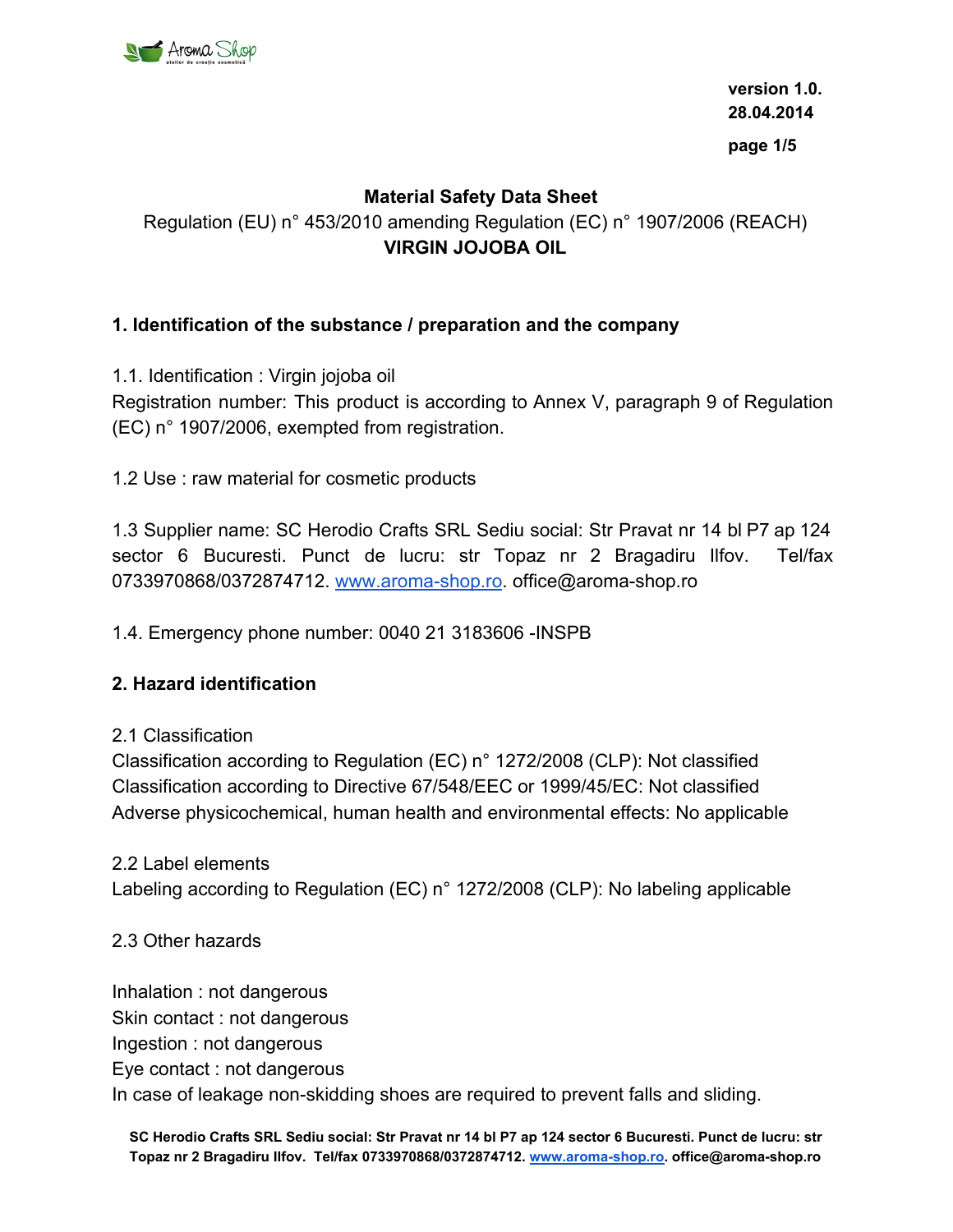

### **3. Composition and information on ingredients**

Chemical composition: glycerol triester and fatty acids CAS number : 90045-98-0 INCI Name and EINECS number : Simmondsia Chinensis (Jojoba) Seed Oil / 289-964-3

#### **4. First aid measures**

4.1 Description of first aid measures

A medical examination is not necessary.

Inhalation: Inhalation is not a pertinent exposure route for the product due to this physical aspect and/or its composition.

Skin contact: Liberally bathe affected body parts with water and soap.

Eye contact: Rinse out carefully with plenty of water with the eyelid held wide open. Ingestion: If the person is conscious, rinse mouth with water. Do not induce vomiting without medical advice.

4.2 Most important symptoms and effects, both acute and delayed No data / information available

4.3 Indication of any immediate medical attention and special treatment needed No data / information available

## **5. Fire - Fighting measures**

5.1 Extinguishing media: carbon dioxide, foam, dry chemical powder.

5.2 Unsuitable extinguishing media: water

5.3 Special protective equipment: use a protecting clothing and self - contained breathing equipment.

#### **6. Accidental release measures**

6.1 Personal precautions: no special precautions required.

6.2 Environmental precautions: Avoid discharge into drinking water supplies, waste water or soil.

6.3 Methods for cleaning up: small spills and residues may be absorbed with material such as cloth or sawdust, washed away with water and cleaned with sodic products. Larger spillage may be pumped.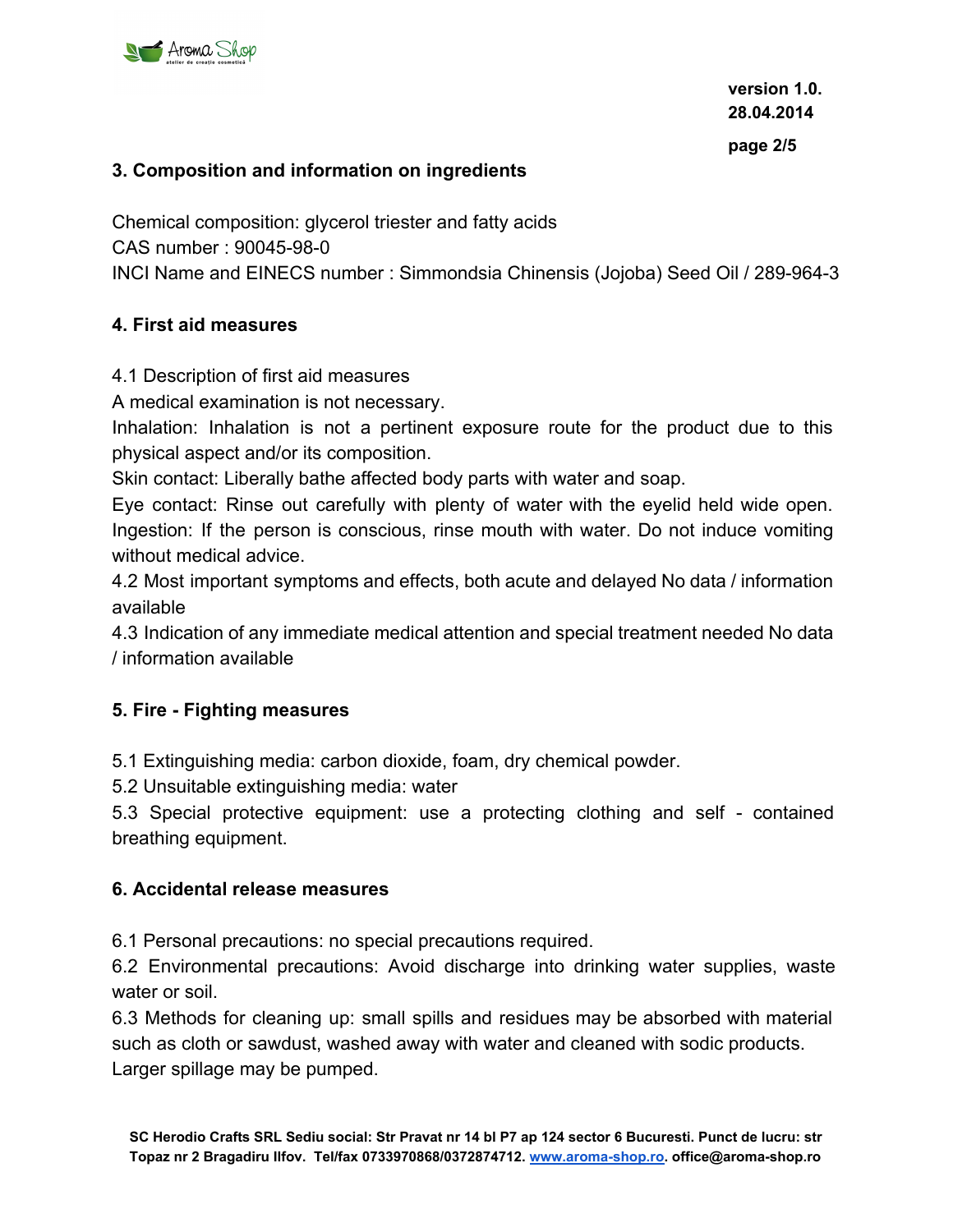

## **7. Handling and storage**

7.1. Handling: no special precautions necessary. Use food contact hose pipes.

7.2. Storage: Keep in a cool place. Store in the original full closed drum or container to prevent over oxidation.

7.3. Special use (s) : None

# **8. Exposure controls and personal protection** - No special protecting equipment required.

8.1. Occupational exposure limit : not applicable

8.2. Exposure controls : not applicable

## **9. Physical data and chemical properties**

- 9.1 General information:
- form : see technical data sheet
- odour : see technical data sheet
- colour : see technical data sheet

## 9.2. Important information on health, security and environment

- pH : not applicable
- initial boiling point [°C]: undetermined
- flash point : undetermined
- explosion limits : undetermined
- vapour pressure [20°C] : undetermined
- vapour pressure [20°C] : undetermined
- density : see technical data sheet
- solubility : slightly soluble in ethanol (96%), miscible with light petroleum
- viscosity at 20°C : undetermined
- Log P octanol / water at 20°C : undetermined

9.3. Other information

- autoignition temperature : >300°C

## **10. Stability and Reactivity**

10.1. Reactivity - Stability: stable under normal conditions.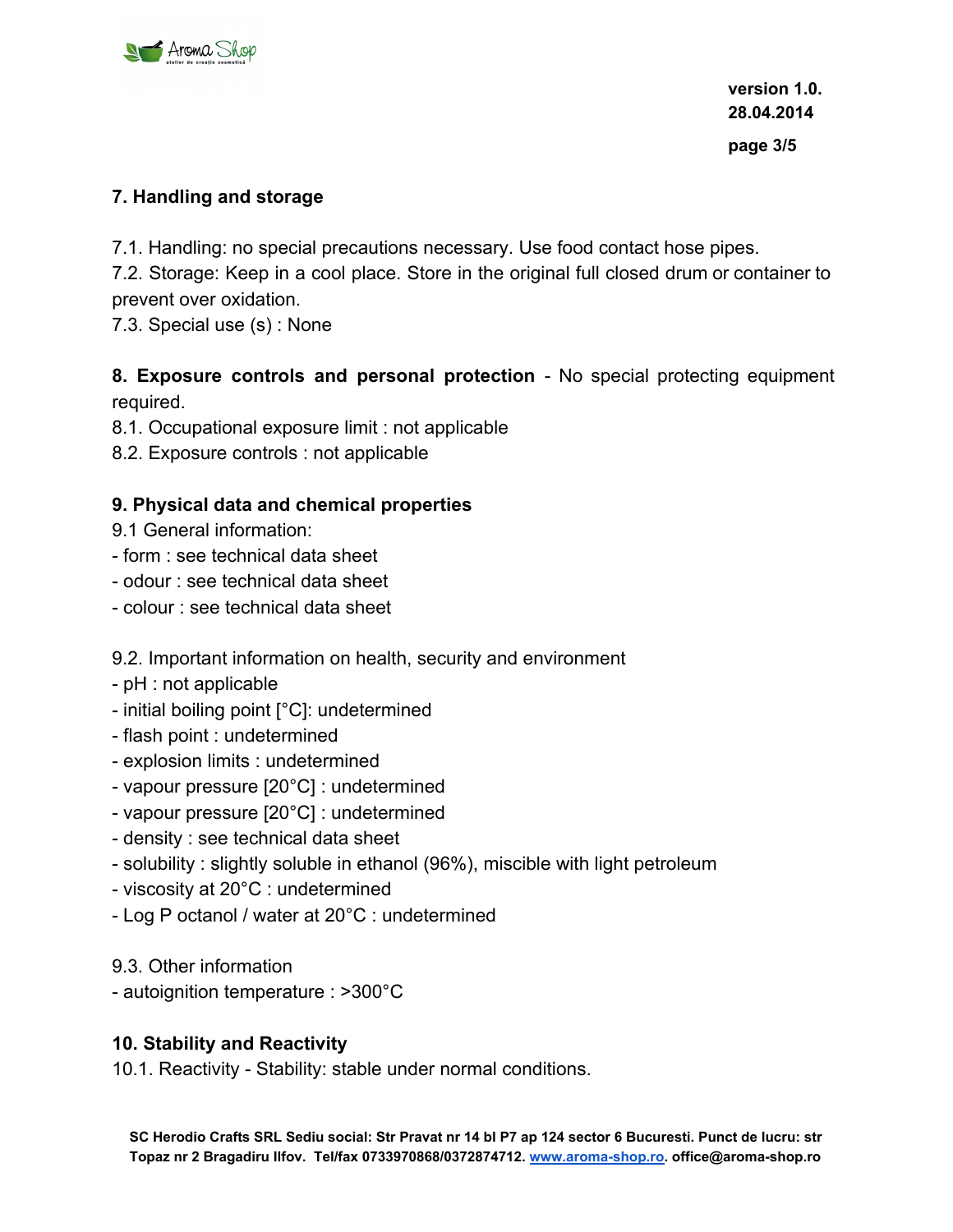

**version 1.0. 28.04.2014**

**page 4/5**

# 10.2. Chemical stability

The product is stable.

10.3. Possibility of hazardous reactions - No data / information available

10.4. Conditions to avoid

Light and the oxygen of the ambient air: degradation and oxidation of the substance.

10.5. Incompatible materials

No data / information available

10.6. Hazardous decomposition products

No data / information available

# **11. Toxicological information**

Non toxic product : pharmaceutical and cosmetic.

Acute toxicity: No acute toxicity is to be feared regarding the product.

Chronic toxicity: No potential chronic health effect needs to be considered. Information on the likely routes of exposure:

- Inhalation : No known acute effect in normal conditions of use

- Dermal contact: No known effect.

- Eyes contact: No known effect.

- Ingestion : No known acute effect in normal conditions of use

- CMR effects (Carcinogenity, Mutagenicity and toxicity for Reproduction): non carcinogenic, non mutagenic, no toxic for reproduction

# **12. Ecological information**

12.1. Toxicity: No study has been carried out for the moment. No ecological problems are to be expected when the product is handled and used with due care and attention.

12.2. Degradability: completely biodegradable but rich in DBO

12.3. Bioaccumulation potential: No data / information available

12.4. Mobility : No data / information available

12.5 Results of PBT and vPvB assessment: No data / information available

12.6 Various harmful effects : No data / information available

# **13. Disposal considerations**